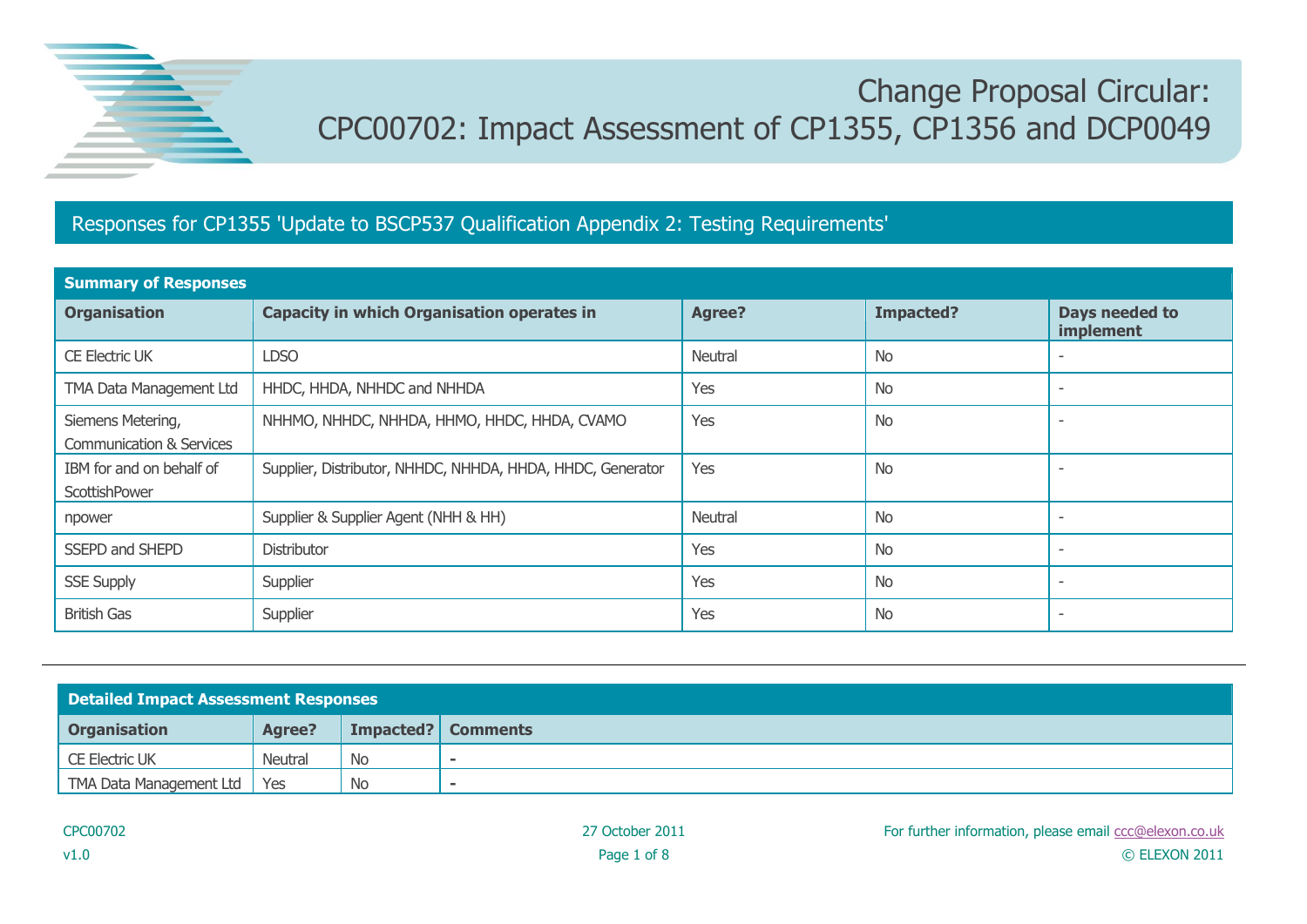| <b>Detailed Impact Assessment Responses</b>              |                |           |                                                                                                                                                                                          |  |
|----------------------------------------------------------|----------------|-----------|------------------------------------------------------------------------------------------------------------------------------------------------------------------------------------------|--|
| Siemens Metering,<br><b>Communication &amp; Services</b> | Yes            | <b>No</b> | <b>Please state what the impact is</b> $-$ Our existing testing strategy would continue.<br>Would implementation in the proposed Release have an adverse impact on your organisation? No |  |
| IBM for and on behalf of<br>ScottishPower                | Yes            | <b>No</b> |                                                                                                                                                                                          |  |
| npower                                                   | <b>Neutral</b> | No        |                                                                                                                                                                                          |  |
| SSEPD and SHEPD                                          | Yes            | <b>No</b> |                                                                                                                                                                                          |  |
| <b>SSE Supply</b>                                        | Yes            | <b>No</b> |                                                                                                                                                                                          |  |
| <b>British Gas</b>                                       | Yes            | No        |                                                                                                                                                                                          |  |

**No comments received on the redlined text.**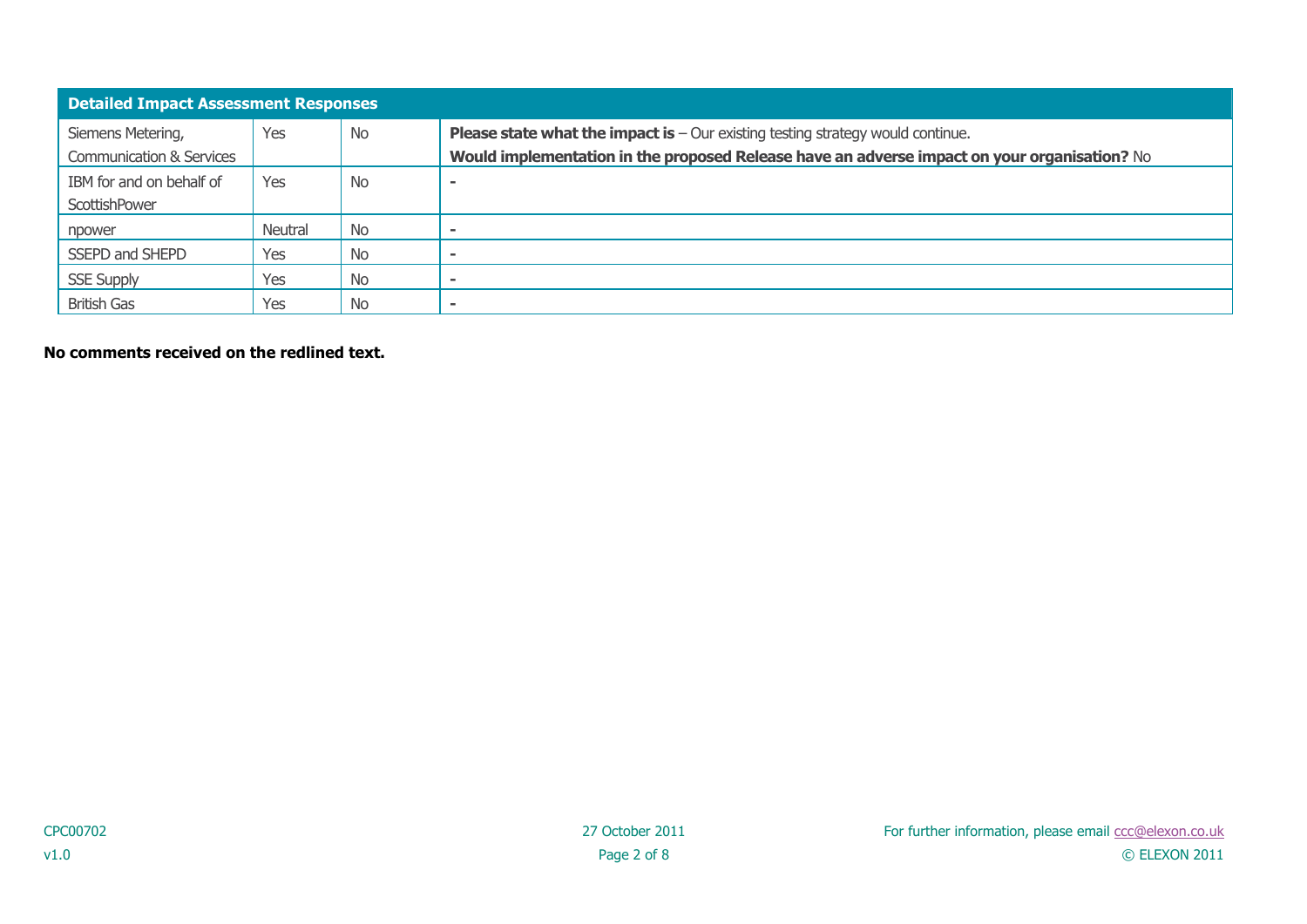## Responses for CP1356 'Demand BM Unit Aggregation Rule Example for BSCP75'

| <b>Summary of Responses</b>                      |                                                               |         |           |                                 |  |  |  |
|--------------------------------------------------|---------------------------------------------------------------|---------|-----------|---------------------------------|--|--|--|
| <b>Organisation</b>                              | <b>Capacity in which Organisation operates in</b>             | Agree?  | Impacted? | <b>Days needed to implement</b> |  |  |  |
| <b>CE Electric UK</b>                            | <b>LDSO</b>                                                   | Neutral | <b>No</b> |                                 |  |  |  |
| <b>TMA Data</b><br>Management Ltd                | HHDC, HHDA, NHHDC and NHHDA                                   | Yes     | <b>No</b> |                                 |  |  |  |
| Siemens Metering,<br>Communication &<br>Services | NHHMO, NHHDC, NHHDA, HHMO, HHDC, HHDA, CVAMO                  | Neutral | <b>No</b> |                                 |  |  |  |
| IBM for and on behalf<br>of ScottishPower        | Supplier, Distributor, NHHDC, NHHDA, HHDA, HHDC,<br>Generator | Neutral | <b>No</b> |                                 |  |  |  |
| npower                                           | Supplier & Supplier Agent (NHH & HH)                          | Neutral | <b>No</b> |                                 |  |  |  |
| SSEPD and SHEPD                                  | Distributor                                                   | Yes     | <b>No</b> | $\overline{\phantom{a}}$        |  |  |  |
| <b>SSE Supply</b>                                | Supplier                                                      | Yes     | <b>No</b> | $\overline{\phantom{a}}$        |  |  |  |
| <b>British Gas</b>                               | Supplier                                                      | Yes     | No        |                                 |  |  |  |

| <b>Detailed Impact Assessment Responses</b> |               |           |                 |
|---------------------------------------------|---------------|-----------|-----------------|
| <b>Organisation</b>                         | <b>Agree?</b> | Impacted? | <b>Comments</b> |
| <b>CE Electric UK</b>                       | Neutral       | <b>No</b> | $\sim$          |
| <b>TMA Data</b>                             | Yes           | No        |                 |
| Management Ltd                              |               |           |                 |
| Siemens Metering,                           | Neutral       | <b>No</b> | $\blacksquare$  |
| Communication &                             |               |           |                 |
| Services                                    |               |           |                 |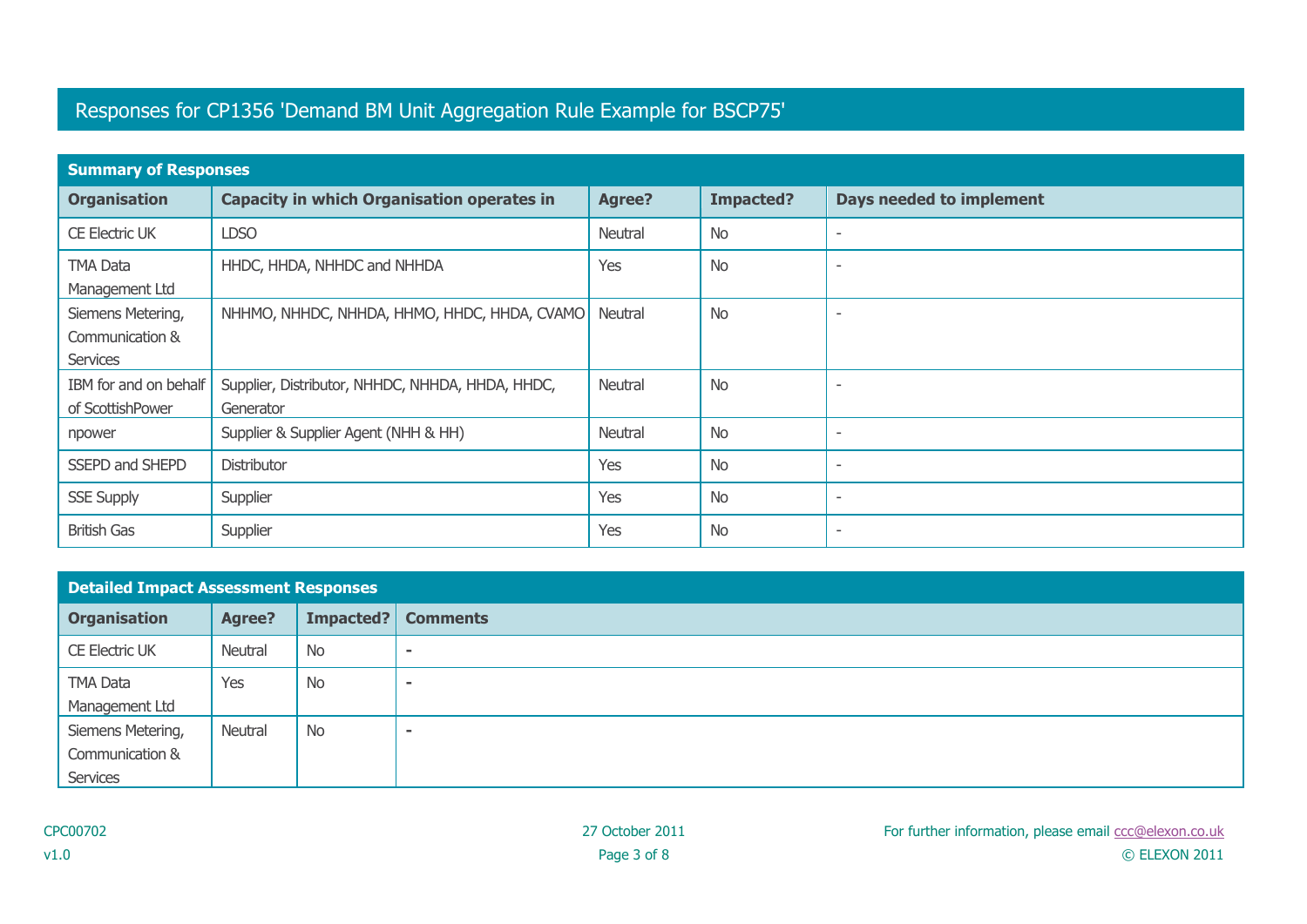| <b>Detailed Impact Assessment Responses</b>       |         |           |                          |
|---------------------------------------------------|---------|-----------|--------------------------|
| IBM for and on behalf Neutral<br>of ScottishPower |         | No        | $\overline{\phantom{a}}$ |
| npower                                            | Neutral | No        | $\overline{\phantom{a}}$ |
| SSEPD and SHEPD                                   | Yes     | No        | $\overline{\phantom{a}}$ |
| <b>SSE Supply</b>                                 | Yes     | No        | $\,$                     |
| <b>British Gas</b>                                | Yes     | <b>No</b> | ٠                        |

**No comments received on the redlined text.**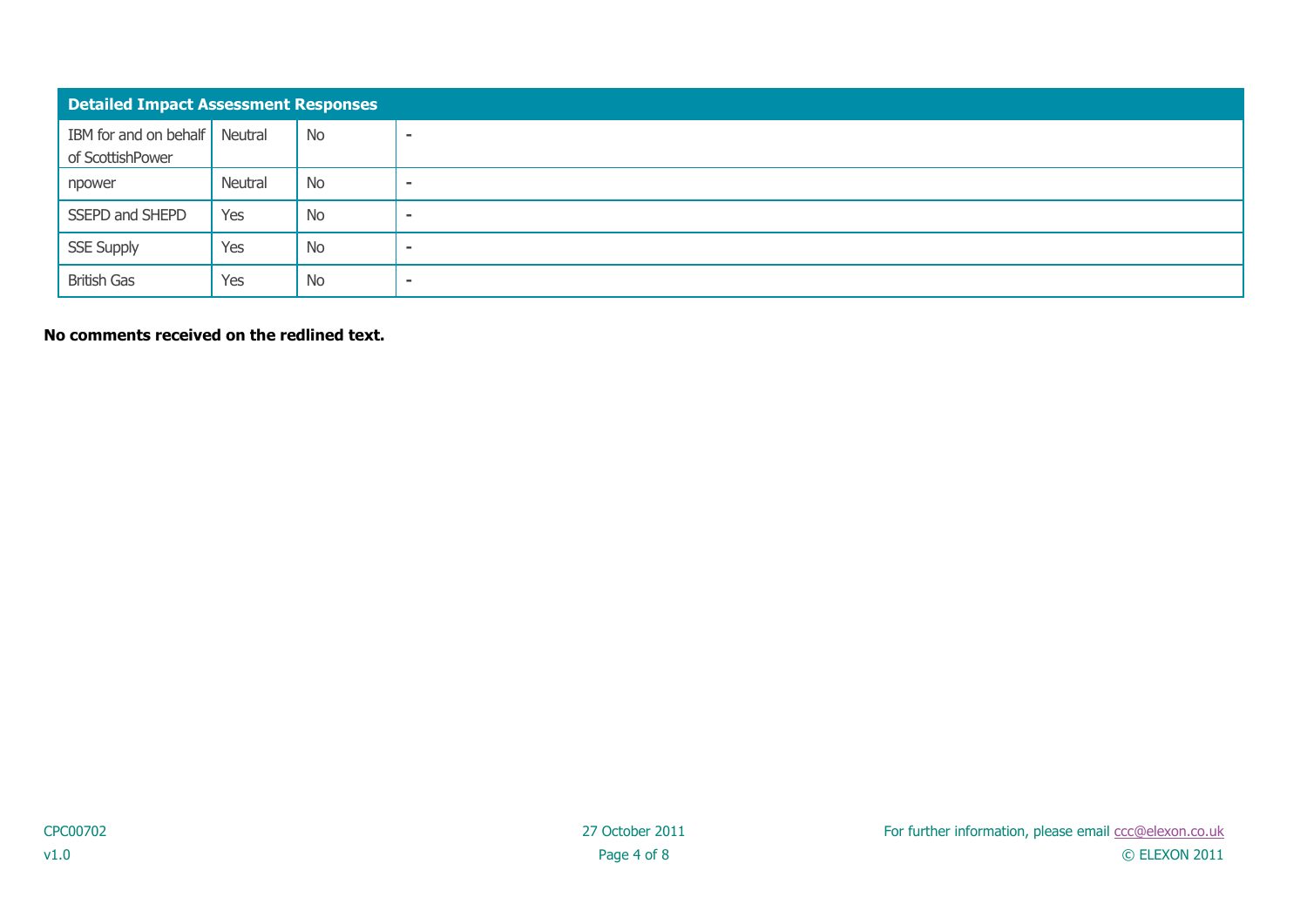## Responses for DCP0049 'Issues with Reporting of Failed Instructions (D0023) flows'

| <b>Summary of Responses</b>                             |                                                               |               |                  |                                 |  |  |  |
|---------------------------------------------------------|---------------------------------------------------------------|---------------|------------------|---------------------------------|--|--|--|
| <b>Organisation</b>                                     | <b>Capacity in which Organisation operates in</b>             | <b>Agree?</b> | <b>Impacted?</b> | <b>Days needed to implement</b> |  |  |  |
| <b>IMServ Europe</b>                                    | HHDC, NHHDC, HHDA, NHHDA, HHMO and NHHMO                      | Yes           | Yes              | 10                              |  |  |  |
| <b>CE Electric UK</b>                                   | <b>LDSO</b>                                                   | Yes           | Yes              | $\overline{\phantom{a}}$        |  |  |  |
| <b>TMA Data</b><br>Management Ltd                       | HHDC, HHDA, NHHDC and NHHDA                                   | Yes           | Yes              | 90                              |  |  |  |
| Siemens Metering,<br>Communication &<br><b>Services</b> | NHHMO, NHHDC, NHHDA, HHMO, HHDC, HHDA, CVAMO                  | Yes           | Yes              | 90                              |  |  |  |
| IBM for and on behalf<br>of ScottishPower               | Supplier, Distributor, NHHDC, NHHDA, HHDA, HHDC,<br>Generator | Yes           | Yes              | Minimum 6 months                |  |  |  |
| npower                                                  | Supplier & Supplier Agent (NHH & HH)                          | Yes           | Yes              | 180                             |  |  |  |
| SSEPD and SHEPD                                         | Distributor                                                   | Yes           | <b>No</b>        | $\overline{\phantom{a}}$        |  |  |  |
| <b>SSE Supply</b>                                       | Supplier                                                      | Yes           | <b>No</b>        |                                 |  |  |  |
| <b>British Gas</b>                                      | Supplier                                                      | Yes           | <b>No</b>        |                                 |  |  |  |

| <b>Detailed Impact Assessment Responses</b> |               |           |                                                                                                                                                                                                                                                                                                                                                                                                                                                                          |
|---------------------------------------------|---------------|-----------|--------------------------------------------------------------------------------------------------------------------------------------------------------------------------------------------------------------------------------------------------------------------------------------------------------------------------------------------------------------------------------------------------------------------------------------------------------------------------|
| <b>Organisation</b>                         | <b>Agree?</b> | Impacted? | <b>Comments</b>                                                                                                                                                                                                                                                                                                                                                                                                                                                          |
| <b>IMServ Europe</b>                        | Yes           | Yes       | <b>Agree change comment - I</b> agree all 3 proposed changes will provide an improved view of the volume of material exceptions<br>whilst providing consistency around the reporting of numbers. I do feel that a reduced cost operation to the development of a<br>consistent report should be considered, as NHHDAs will be running scripts etc currently and there is potential for one of these to be<br>adapted and agreed to by all parties to ensure consistency. |
|                                             |               |           | For which role is your organisation impacted? NHHDA/C                                                                                                                                                                                                                                                                                                                                                                                                                    |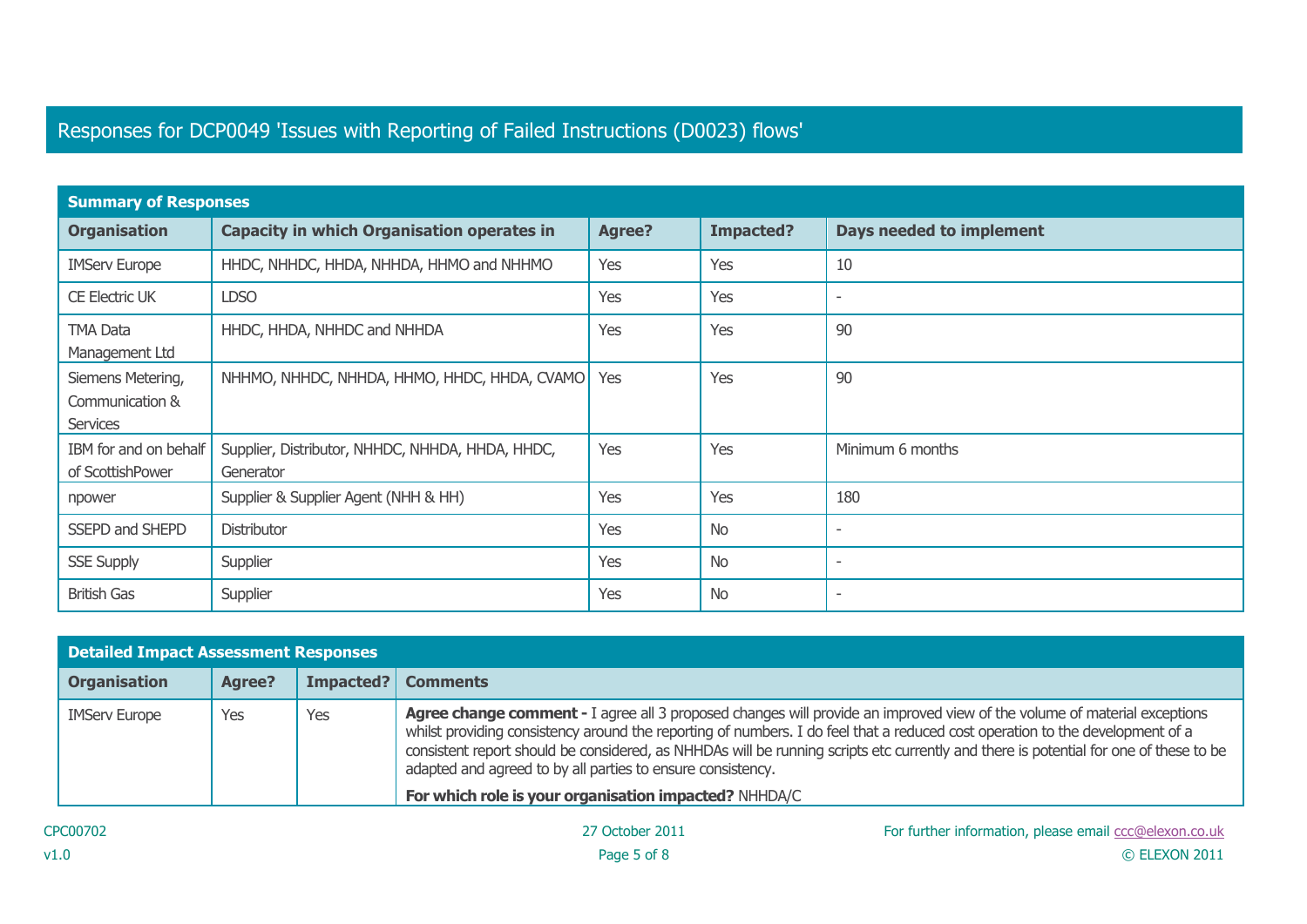| <b>Detailed Impact Assessment Responses</b> |     |            |                                                                                                                                    |
|---------------------------------------------|-----|------------|------------------------------------------------------------------------------------------------------------------------------------|
|                                             |     |            | Please state what the impact is - Revised scripts and changes to processes would be required to take the changes into              |
|                                             |     |            | consideration, although I believe these to have a minimal impact on us.                                                            |
|                                             |     |            | Lead time comment - Proposal 1, immediate, Proposal 2, as soon as the script was provided, Proposal 3, 10 WD due to running        |
|                                             |     |            | patches/changes to DA system.                                                                                                      |
|                                             |     |            | Cost associated with proposal 2/DBAs to run patch for proposal 3: Financial/Resources                                              |
|                                             |     |            | <b>Associated costs comment -</b>                                                                                                  |
|                                             |     |            | Any other comments -                                                                                                               |
| <b>CE Electric UK</b>                       | Yes | Yes        | Agree change comment - We agree that a change to the current process is required however we feel the options given in this         |
|                                             |     |            | change need to be explored further in terms of SMRS reporting. Within our SMRA role we are also required to report levels of       |
|                                             |     |            | D0023s as part of the annual audit and therefore are open to receiving audit actions in this area. We therefore feel an end to end |
|                                             |     |            | process should be developed to resolve issues with D0023 reporting across the board.                                               |
|                                             |     |            | For which role is your organisation impacted? SMRS                                                                                 |
|                                             |     |            | <b>Please state what the impact is</b> $-$ We are impacted by the requirement to report and deal with D0023s.                      |
| <b>TMA Data</b>                             | Yes | <b>Yes</b> | For which role is your organisation impacted? NHHDC and NHHDA                                                                      |
| Management Ltd                              |     |            | <b>Please state what the impact is <math>-</math></b> System and procedure                                                         |
|                                             |     |            | Would implementation in the proposed Release have an adverse impact on your organisation? No                                       |
|                                             |     |            | <b>Associated costs comment - Medium impact</b>                                                                                    |
| Siemens Metering,                           | Yes | Yes        | Agree change comment - We support all three suggestions in this draft change proposal, as this would provide a standard            |
| Communication &                             |     |            | approach to D0023 reporting and improve data quality for the BSC Audit                                                             |
| <b>Services</b>                             |     |            | For which role is your organisation impacted? NHHDC, NHHDA                                                                         |
|                                             |     |            | <b>Please state what the impact is</b> $-$ Testing & implementation of the new scripts (associated with 2 & 3) and data cleansing  |
|                                             |     |            | activity.                                                                                                                          |
|                                             |     |            | Lead time comment - A minimum of 3 months would be required in order to test and implement the new scripts.                        |
|                                             |     |            | Would implementation in the proposed Release have an adverse impact on your organisation? No                                       |
|                                             |     |            | Any other comments -                                                                                                               |
| IBM for and on behalf                       | Yes | Yes        | Agree change comment - This is a significant opportunity to improve our control of D0023 reporting and reduce immaterial           |
| of ScottishPower                            |     |            | exceptions. This would also bring the D0023 framework more into the line with the current process for D0095 exceptions, again      |
|                                             |     |            | improving market consistency.                                                                                                      |
|                                             |     |            | For which role is your organisation impacted? We would be impacted as Supplier, NHHDC and NHHDA.                                   |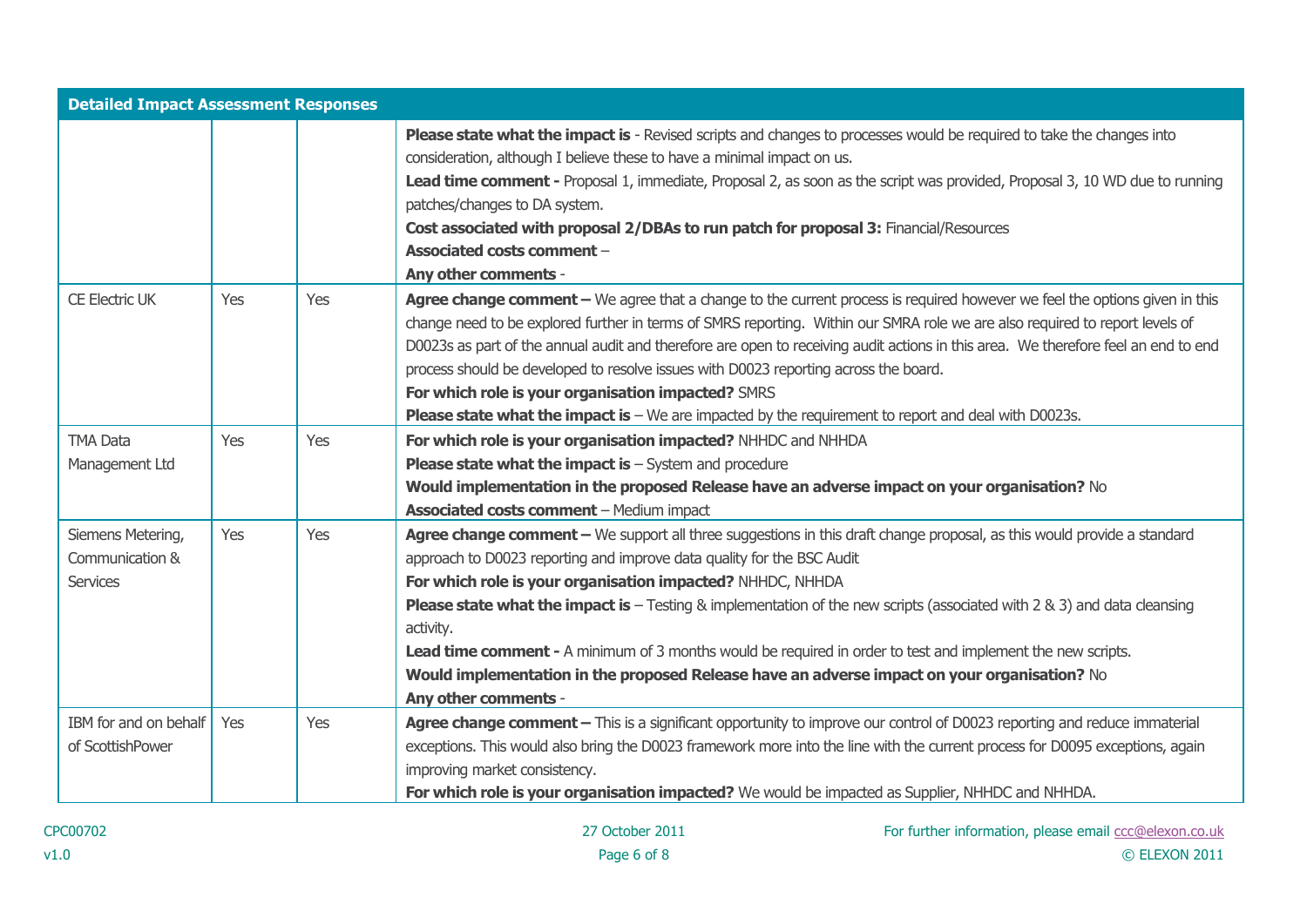| <b>Detailed Impact Assessment Responses</b> |     |     |                                                                                                                                                                                                                                                                                                                                                                                                                                                                                                                                                                                                                                                                                                                                                                                                                                                                                                                                                                                                                                                                                                                                                                                                                                                                                                                                                                                                                                                                                                                                                               |  |
|---------------------------------------------|-----|-----|---------------------------------------------------------------------------------------------------------------------------------------------------------------------------------------------------------------------------------------------------------------------------------------------------------------------------------------------------------------------------------------------------------------------------------------------------------------------------------------------------------------------------------------------------------------------------------------------------------------------------------------------------------------------------------------------------------------------------------------------------------------------------------------------------------------------------------------------------------------------------------------------------------------------------------------------------------------------------------------------------------------------------------------------------------------------------------------------------------------------------------------------------------------------------------------------------------------------------------------------------------------------------------------------------------------------------------------------------------------------------------------------------------------------------------------------------------------------------------------------------------------------------------------------------------------|--|
|                                             |     |     | <b>Please state what the impact is</b> $-$ We currently track D0023 errors from a Supplier and agent perspective so this change would<br>significantly alter the process we use. This would also change the tools we use for targeting NHH %AA performance improvements<br>through exception resolution and allow us to focus on the material issues with D0023s.<br>Lead time comment - Minimum 6 months lead time should be provided to allow sufficient test and release Impact Assessments to<br>be carried out by all affected BSC parties.<br>Would implementation in the proposed Release have an adverse impact on your organisation? No, we are happy for<br>this release date to stand provided the change is agreed and commissioned before the end of 2011. Leaving the development and<br>testing time and less than 6 months would pose significant risks to our organisation. If internal system changes are required then this<br>implementation date would need to be extended to the Feb 2013 release.<br>Associated costs comment - It is unclear at the moment what changes would be required to NHHDC. At the moment it appears<br>the majority of changes are in NHHDA, which would be covered by the general Industry development advised by Elexon in the<br>change detail (£40,000). Once the final change is confirmed we would then have it Impact Assessed to confirm any development,<br>test and release costs so we are unable to confirm a figure at this time. However, it is expected that this would have minimal internal |  |
|                                             |     |     | costs.                                                                                                                                                                                                                                                                                                                                                                                                                                                                                                                                                                                                                                                                                                                                                                                                                                                                                                                                                                                                                                                                                                                                                                                                                                                                                                                                                                                                                                                                                                                                                        |  |
| npower                                      | Yes | Yes | Agree change comment - Yorkshire & Northing Non Half-Hourly Data Collectors would like to progress all three proposed<br>solutions and have no preference on whether 1 & 2 are progressed together with 3 individually.<br>For which role is your organisation impacted? NHHDA                                                                                                                                                                                                                                                                                                                                                                                                                                                                                                                                                                                                                                                                                                                                                                                                                                                                                                                                                                                                                                                                                                                                                                                                                                                                                |  |
|                                             |     |     | <b>Please state what the impact is</b> – The impact would be positive as it would improve the efficiency of Failed Instruction reporting.<br>This is currently a cumbersome and lengthy task in itself and therefore solutions 1&2 would provide a clear benefit to us. We would<br>subsequently be in full support of solution 3 as the removal of immaterial instructions would give the clear picture of what we are<br>responsible for and can/cannot resolve.<br>Lead time comment - We would usually advocate a lead time of six months for changes to allow them to be thoroughly developed<br>and tested prior to their release.<br>Would implementation in the proposed Release have an adverse impact on your organisation? As long as the decision<br>to implement in June 2012 was agreed in 2011 then this would not impact us negatively.<br>Associated costs comment - We would incur internal testing and implementation costs. At the moment we cannot provide<br>accurate figures.<br>Any other comments - One point to note is that the referenced previous attempt to provide this functionality in 2006/07 provided<br>little success against the YELG & NEEB NHHDA systems. We are unsure of the root cause of this problem however, we would be                                                                                                                                                                                                                                                                                        |  |